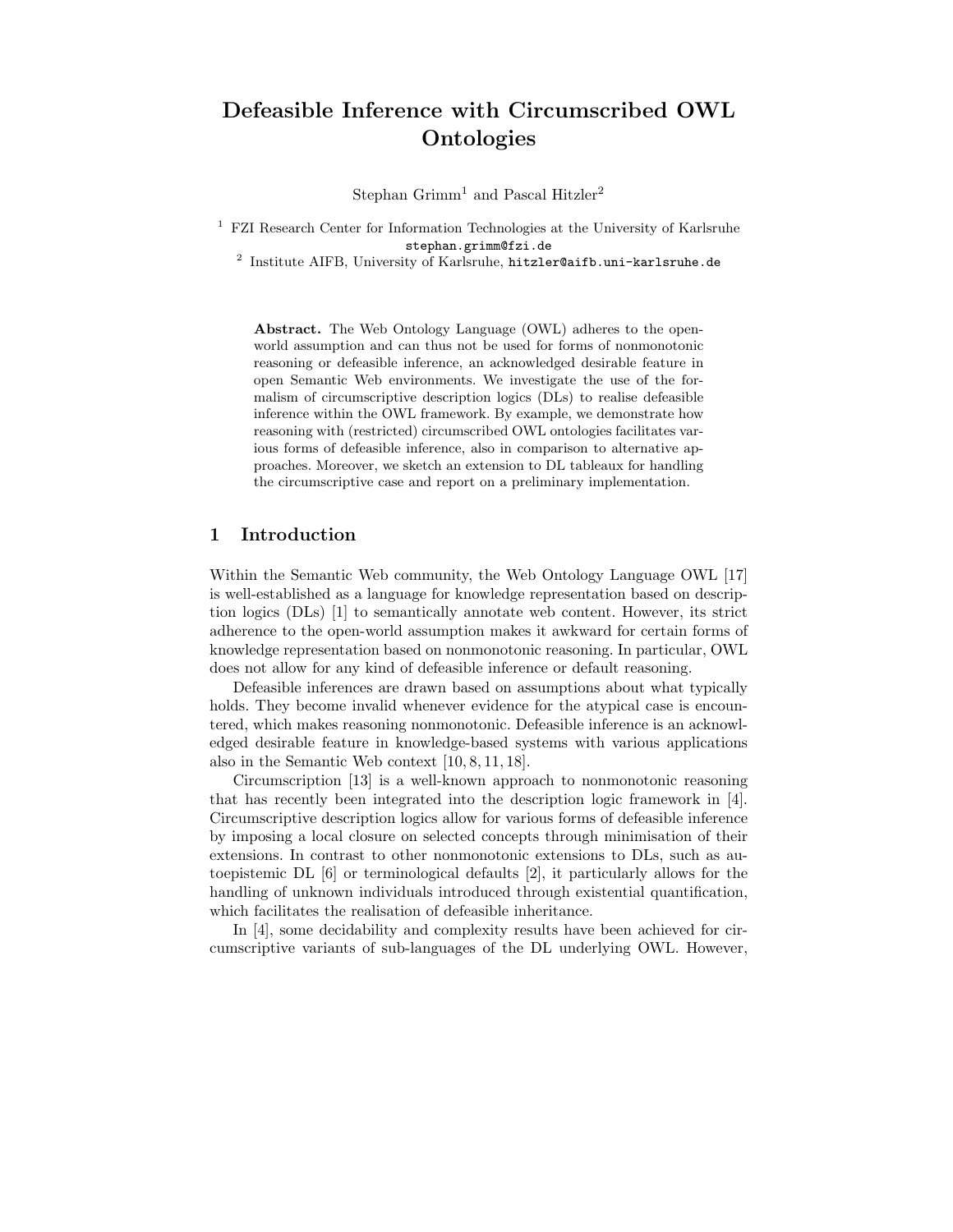while tableaux algorithms for circumscription in first-order logic have been investigated in the literature (see e.g. [15]), no practical algorithmisation for reasoning with circumscriptive DLs has been proposed so far, and a treatment of such reasoning within the currently successful tableaux calculi used in state-of-the-art DL reasoners is highly desirable. Moreover, there is not much awareness for circumscriptive DLs as a means for nonmonotonic reasoning in the Semantic Web context, and its characteristics for defeasible inferencing with OWL ontologies has not been investigated thoroughly from an ontology engineering perspective.

In this paper, we investigate the use of circumscriptive DLs within the OWL framework for the realisation of various forms of defeasible inference. We motivate the need for defeasible inference by means of an example scenario that is characteristic for an open and uncontrolled Semantic Web environment, picking up the popular domain of pizza delivery used in [19]. We demonstrate how a circumscriptive extension of the OWL language can be used to realise the various forms of defeasible inference with OWL ontologies by means of comprehensive examples. We report on how circumscriptive DLs compare to alternative approaches in terms of the various kinds of defeasible inference and other nonmonotonic features. Moreover, we suggest an extension to the DL tableaux calculus for reasoning with part of OWL in the circumscriptive case (for the details of which we refer to a technical report [7]). In particular, we introduce the notion of a "preference clash" to filter out tableaux branches which do not represent models of a circumscribed knowledge base. Furthermore, we report on a first proof-of-concept implementation, which we have used to verify our examples.

## 2 OWL and Circumscriptive Description Logic

In this section, we describe the OWL language, giving formal treatment to the fragment covered by our algorithmisation of reasoning with circumscribed ontologies, and we introduce the basic concepts of circumscriptive description logics.

#### Description Logics and OWL

OWL [17] has been standardised by the W3C consortium as a language for semantic annotation of web content and is widely accepted within the Semantic Web community. Its most recognised variant OWL-DL is based on the description logic (DL [1]) formalism and provides sophisticated knowledge representation and inferencing capabilities. We will use DL syntax throughout the paper as the most compact way of rendering statements in OWL.

The basic elements used to represent knowledge in the description logic formalism are *concepts*, such as *Pizza*, *roles*, such as *topping*, and *individuals*, such as margarita. Complex concept expressions can be formed out of these basic elements using *concept constructors* in a nested way. For example, the complex concept Pizza⊓∃ topping .Mozarella⊓∀ topping .¬Meat denotes the class of all pizzas that have some mozarella topping but no meat toppings.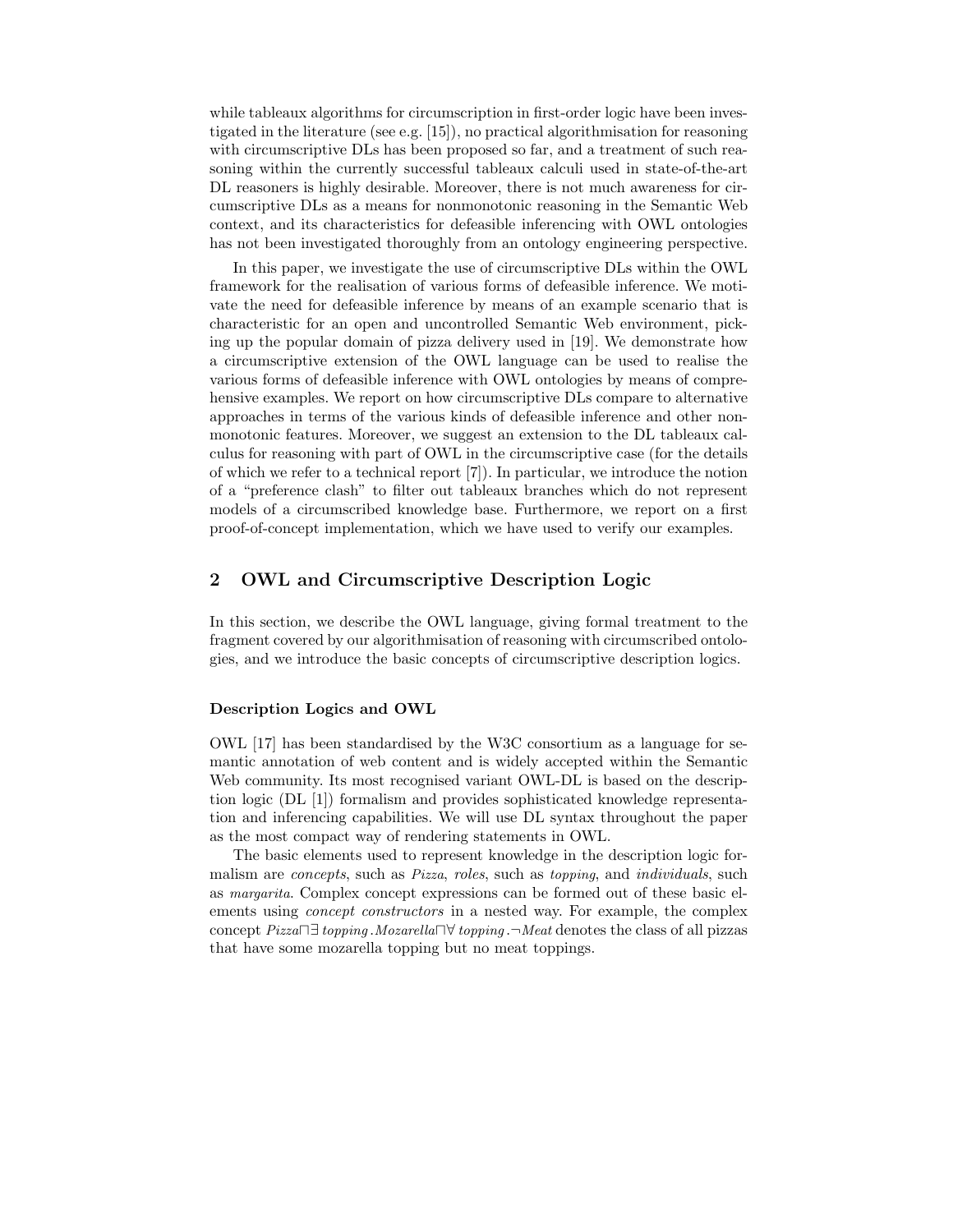While the DL underlying OWL-DL is  $\mathcal{SHOLN}(\mathbf{D})$ , the fragment that we investigate for defeasible reasoning is the logic  $ALCO$ , which we introduce formally. ALCO provides top and bottom concepts, concept conjunction and disjunction, full negation, existential and universal restriction and nominals, where complex concepts C are formed out of atomic concepts A, individuals  $a_i$  and roles r according to the following grammar.

$$
C \to A \mid \perp \mid \perp \mid \neg C \mid C_1 \sqcap C_2 \mid C_1 \sqcup C_2 \mid \exists r.C \mid \forall r.C \mid \{a_1, \ldots, a_n\}
$$

An OWL-DL ontology consists of statements that represent the *axioms* of a corresponding DL knowledge base KB composed of a TBox and an ABox. The TBox describes terminological knowledge by inclusion axioms of the form  $C_1 \sqsubseteq C_2$  which state subsumption between two concepts  $C_1$  and  $C_2$ . For example, the axiom  $Pizza \sqcap \exists$  topping  $. Chili \sqsubseteq SpicyDish$  states that any pizza that has some chili topping is a spicy dish. Another kind of TBox axiom is a concept equivalence of the form  $C_1 \equiv C_2$ , which is a shortcut for the two inclusions  $C_1 \sqsubseteq C_2$  and  $C_2 \subseteq C_1$ . For example, VegetarianPizza  $\equiv$  Pizza  $\Box \forall$  topping . $\neg$  Meat states that vegetarian pizzas are exactly those pizzas all of whose toppings are not meat.

The ABox, on the other hand, describes assertional knowledge by assertion axioms of the forms  $C(a)$  and  $r(a, b)$ , which state membership of an individual a to a concept C and association of two individuals a and b via the role r, respectively. For example, the concept assertion axiom  $Pizza \sqcap SpicyDish(Vesufo)$  states that Vesufo is a spicy pizza, while the role assertion axiom offers(Paolo's, Vesufo) says that Paolo's delivery service offers the pizza Vesufo.

The semantics of description logics, and thus that of OWL-DL, is defined in a model-theoretic way by means of interpretations. Formally, an interpretation I consists of a set  $\Delta^{\mathcal{I}}$ , called the *domain* of the interpretation, and a mapping from the concept, role and individual names, where individuals directly map to elements of  $\Delta^{\mathcal{I}}$ , concepts map to subsets of  $\Delta^{\mathcal{I}}$ , and roles map to binary relations over  $\Delta^{\mathcal{I}}$ , which are called their *extensions*, respectively. Table 1 specifies this semantics technically in form of conditions for the various constructors, which an interpretation  $\mathcal I$  must satisfy. Intuitively, an interpretation specifies a particular arrangement of objects in the interpretation domain in terms of membership in concept and role extensions. If the arrangement of objects in  $\mathcal I$  is in accordance with the axioms in a knowledge base  $KB$  then  $\mathcal I$  is called a model of  $KB$ . Formally, *I* is a model of KB if it satisfies the conditions  $C^{\mathcal{I}} \subseteq D^{\mathcal{I}}$ ,  $C^{\mathcal{I}} = D^{\mathcal{I}}$ ,  $r_1^{\mathcal{I}} \subseteq r_2^{\mathcal{I}}$ ,  $a^{\mathcal{I}} \in C^{\mathcal{I}}$  and  $(a^{\mathcal{I}}, b^{\mathcal{I}}) \in r^{\mathcal{I}}$  for all the various forms of axioms in KB, respectively.

$$
\begin{array}{ccc}\n\top^{\mathcal{I}} = \Delta^{\mathcal{I}} & , & \bot^{\mathcal{I}} = \emptyset & , & A^{\mathcal{I}} \subseteq \Delta^{\mathcal{I}} & , & r^{\mathcal{I}} \subseteq \Delta^{\mathcal{I}} \times \Delta^{\mathcal{I}} \\
(C \sqcap D)^{\mathcal{I}} = C^{\mathcal{I}} \cap D^{\mathcal{I}} & , & (C \sqcup D)^{\mathcal{I}} = C^{\mathcal{I}} \cup D^{\mathcal{I}} \\
(\neg C)^{\mathcal{I}} = \Delta^{\mathcal{I}} \setminus C^{\mathcal{I}} & , & \{a_1, \ldots, a_n\}^{\mathcal{I}} = \{a_1^{\mathcal{I}}, \ldots, a_n^{\mathcal{I}}\} \\
(\forall r.C)^{\mathcal{I}} = & \{a \in \Delta^{\mathcal{I}} \mid \forall b.(a, b) \in r^{\mathcal{I}} \to b \in C^{\mathcal{I}}\} \\
(\exists r.C)^{\mathcal{I}} = & \{a \in \Delta^{\mathcal{I}} \mid \exists b.(a, b) \in r^{\mathcal{I}} \land b \in C^{\mathcal{I}}\}\n\end{array}
$$

Table 1. Model-theoretic semantics for  $ALCO$  constructs.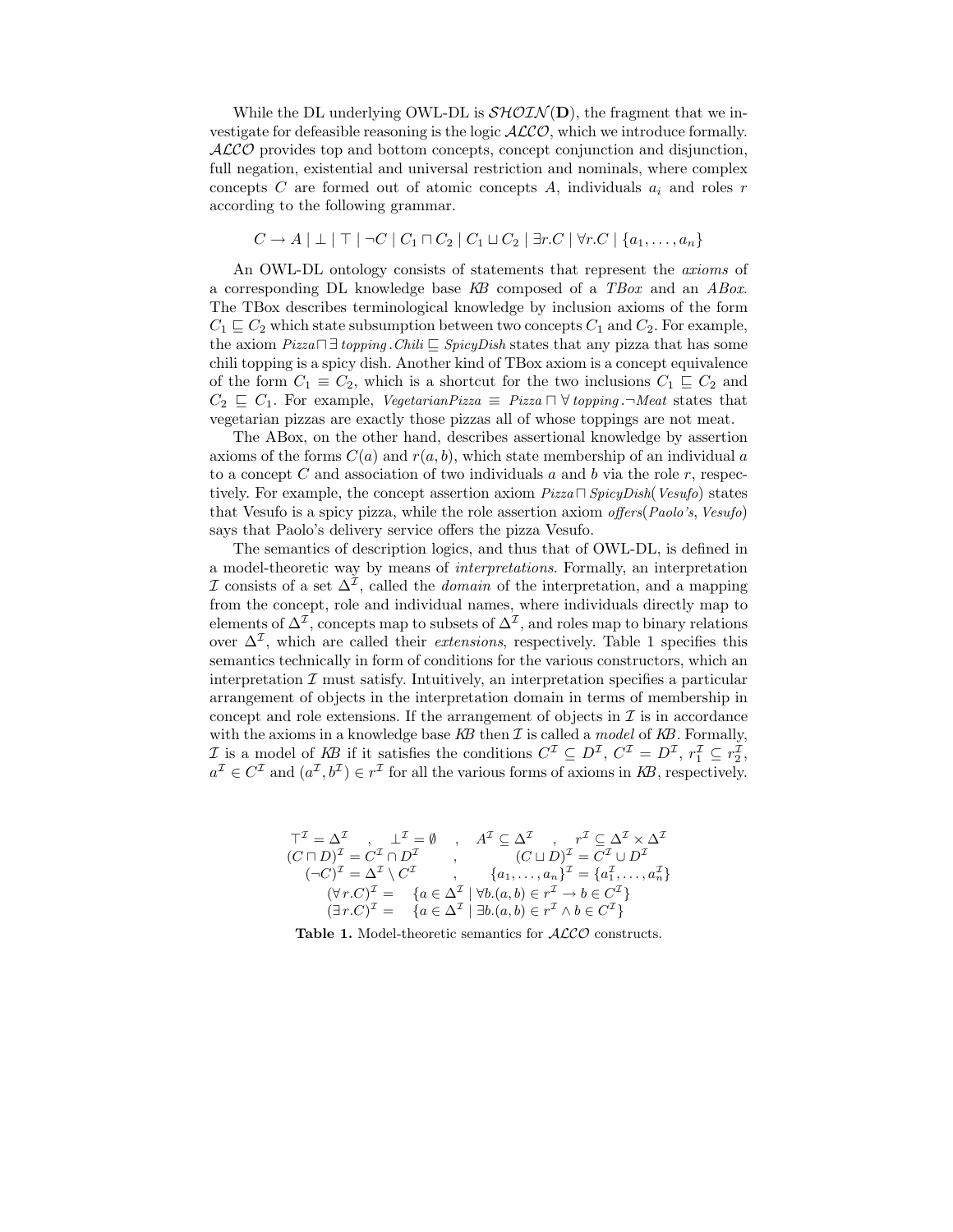Even after filtering out those interpretations that do not satisfy all axioms, a knowledge base has in general a multitude of models in which things are interpreted differently. For example, if we did not say in our ontology whether a particular pizza is spicy or not, there are models in which it is and such in which it is not. In such a case, we say that we have incomplete knowledge about the spiciness of pizzas, which is captured by the situation of multiple models. This style of semantics is also referred to as "open-world" semantics, since we assume that we do not have full knowledge about the domain under consideration.

Reasoning with OWL-DL ontologies is based on the standard reasoning tasks defined for a DL knowledge base. Intuitively, knowledge base satisfiability checks an ontology for consistency, concept satisfiability checks whether a concept can have instances, *instance checking* tests an individual to be an instance of a concept, and subsumption tells us whether a concept is in general more specific than another one. In classical DLs all these tasks can be reduced to each other.

#### Circumscriptive Description Logics

Circumscription [13] is an approach to nonmonotonic reasoning that rests on the principle of minimising the extensions of selected predicates to enforce a local closure of dedicated parts of the domain model. These ideas have recently been incorporated into description logics in [4], yielding a formalism of circumscriptive DLs. For our presentation of defeasible reasoning with OWL ontologies, we present a simplified form of this formalism restricted to parallel concept circumscription in the logic  $ALCO$  (without fixation of concepts or prioritisation among minimised concepts).<sup>3</sup>

Intuitively, minimisation of concepts restricts their extensions to contain only those individuals, for which there is evidence for containment in the extension. For example, if a concept  $VegetarianDish -$  to represent the class of vegetarian dishes – is minimised, then it is only satisfiable with respect to some knowledge base if this knowledge base contains evidence for the existence of any vegetarian dish. With respect to the empty knowledge base, for example, it is unsatisfiable. Moreover, any individual which cannot be concluded to be a vegetarian dish is automatically derived to be non-vegetarian, i.e. it is an instance of the concept  $\neg VegetarianDish$ , which is a desirable inferencing behaviour in many situations, e.g. when the ordering of a non-vegetarian dish shall be avoided in a situation with incomplete information about the menu.

The concepts whose extensions are to be minimised are indicated in a circumscription pattern, which is a pair  $\text{CP} = (M, V)$  where M and V are finite mutually disjoint sets of concept names called the *minimised* and the *varying* 

<sup>&</sup>lt;sup>3</sup> Our intention is to demonstrate that already such a simplified form of circumscription is sufficient to realise some useful features of common-sense reasoning in the Semantic Web context. Hence, we skip more complicated notions such as concept prioritisation and fixation. Moreover, fixed concepts can be simulated by minimising them together with their complements (see [7] for details).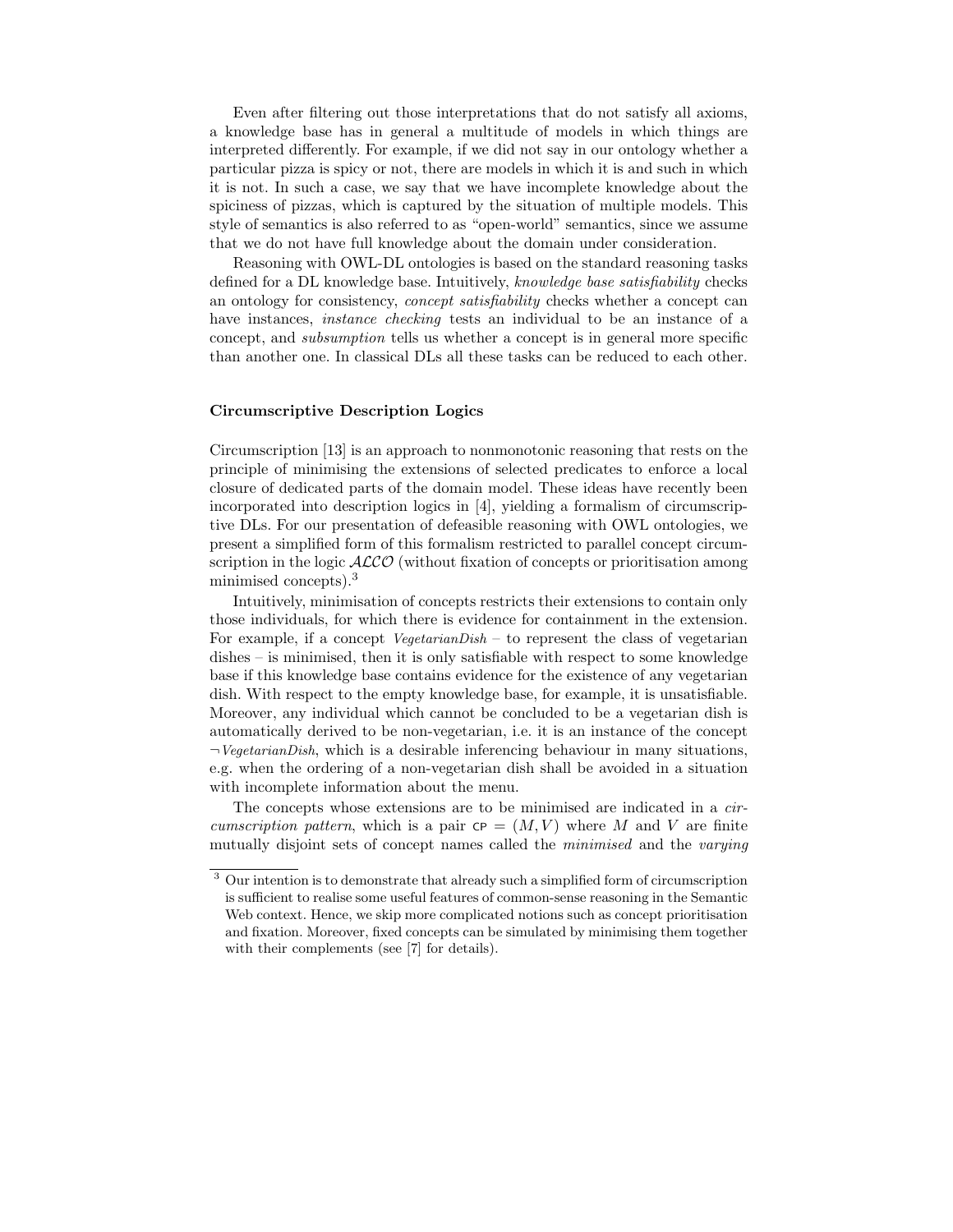concepts, respectively.<sup>4</sup> Based on a circumscription pattern CP, a preference relation  $\langle$ <sub>CP</sub> allows to compare interpretations in terms of their extensions for the minimised concepts indicated in  $\mathsf{c}_P$ . An interpretation  $\mathcal J$  is preferred over an interpretation I, denoted by  $\mathcal{J} \lt_{\text{CP}} \mathcal{I}$ , if the extensions of minimised concepts in  $\mathcal J$  "miss some instances" compared to those in  $\mathcal I$ . Formally,  $\mathcal J \lt_{\mathbb C} C \mathcal I$  holds for two interpretations  $\mathcal J$  and  $\mathcal I$  if the following conditions are satisfied:

- (i)  $\Delta^{\mathcal{J}} = \Delta^{\mathcal{I}}$  and  $a^{\mathcal{J}} = a^{\mathcal{I}}$  for all individuals a
- (ii) there is some  $\tilde{A} \in M$  such that  $\tilde{A}^{\mathcal{J}} \subset \tilde{A}^{\mathcal{I}}$
- (iii)  $\tilde{A}^{\mathcal{J}} \subseteq \tilde{A}^{\mathcal{I}}$  for all  $\tilde{A} \in M$

Condition (i) says that only interpretations are compared which share the same domain and also the same assignment of individuals. Conditions (ii) and (iii) assure that  $\mathcal J$  is actually "smaller" than  $\mathcal I$  in the extension of some minimised concept, while it is not "bigger" in the extension of any other minimised concept.

Given a circumscription pattern CP, the *preferred models* of a knowledge base KB are those models of KB that are minimal with respect to  $\lt_{\text{CP}}$ . Intuitively, those models are preferred that have the least extensions for the minimised concepts. Reasoning in circumscriptive DL is then performed on a circumscribed knowledge base circ $_{\text{CP}}(KB)$ , whose models are just the preferred models of KB with respect to CP, and reasoning tasks are defined in the standard way.

- Concept satisfiability: a concept C is satisfiable with respect to circ $_{\text{CP}}(KB)$ if there exists a model  $\mathcal I$  of circ<sub>CP</sub>( $KB$ ) in which the extension  $C^{\mathcal I}$  of  $C$  is non-empty.
- *Instance checking*: an individual  $a$  is an instance of a concept  $C$  with respect to circ<sub>CP</sub>(*KB*), denoted by circ<sub>CP</sub>(*KB*)  $\models C(a)$ , if  $a^{\mathcal{I}} \in C^{\mathcal{I}}$  holds for all models  $\mathcal I$  of circ $\epsilon_P(KB)$ .
- Subsumption: a concept  $C_1$  is subsumed by a concept  $C_2$  with respect to circ<sub>CP</sub>( $KB$ ), denoted by circ<sub>CP</sub>( $KB$ )  $\models C_1 \sqsubseteq C_2$ , if  $C_1^{\mathcal{I}} \subseteq C_2^{\mathcal{I}}$  holds for all models  $\mathcal I$  of circ $\mathsf{CP}(K\!B)$ .

In contrast with other nonmonotonic extensions of DLs, such as autoepistemic DL [6], the reasoning task of knowledge base satisfiability does not play a specific role in the circumscriptive case. The satisfiability of a circumscribed knowledge base is not affected by just modifying its circumscription pattern, which is captured in the following straightforward proposition.

Proposition 1 (knowledge base satisfiability). Let KB be an ALCO knowledge base and let  $\mathsf{CP}$  be a circumscription pattern. Then circ $\mathsf{CP}(K\!B)$  is satisfiable if and only if KB is satisfiable.

<sup>&</sup>lt;sup>4</sup> In [4], a circumscription pattern is defined as a quadruple  $\text{CP} = (\leq, M, F, V)$  in terms of predicates in general (rather than concepts only) and it has two more components, namely a further set of fixed predicates that are not affected by minimisation and a partial ordering that determines prioritisation among minimised predicates. As we don't use these features, we omit these two elements, and we further restrict the remaining sets to be finite in the context of practical use.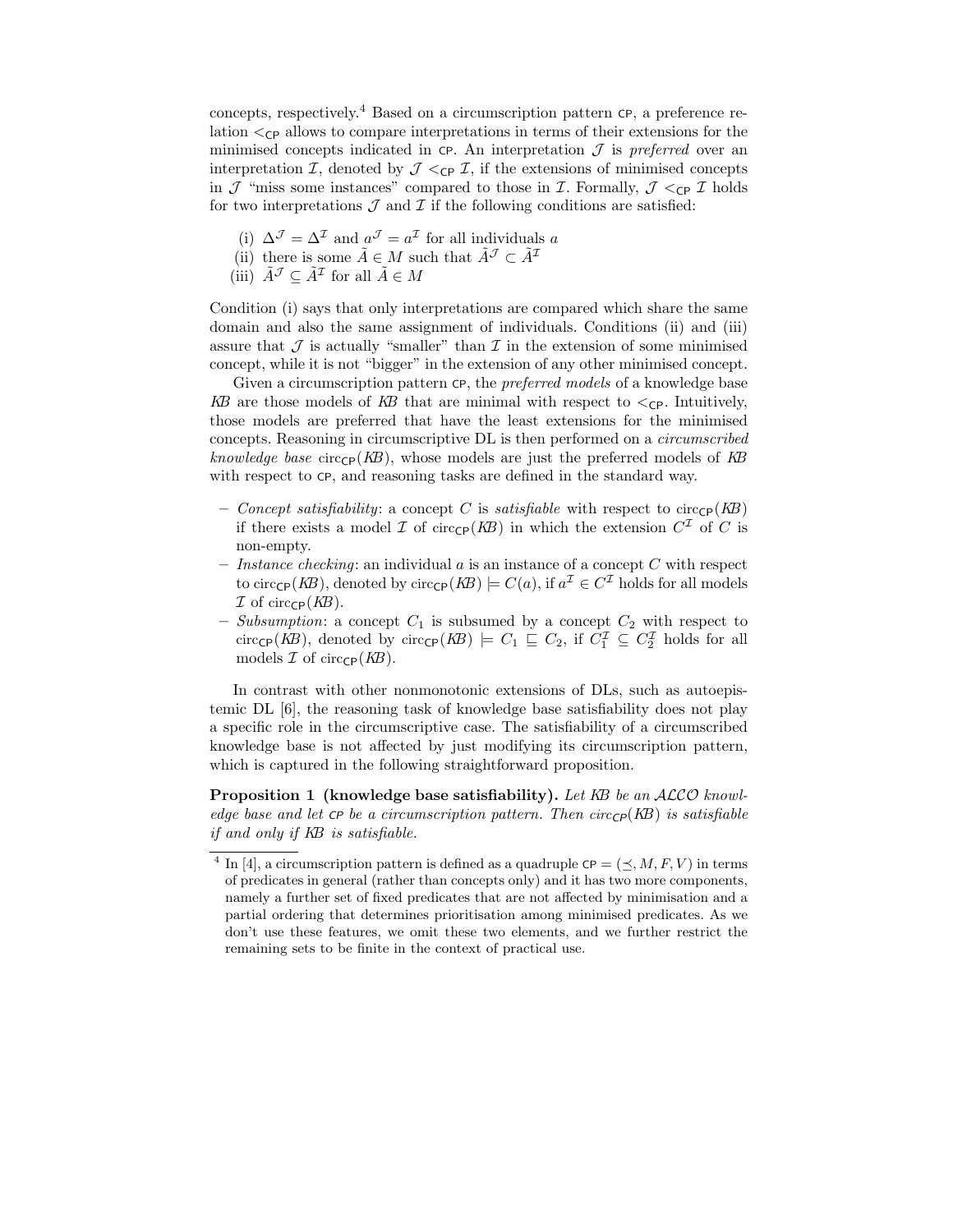Proof.

 $\Rightarrow$ : As circ<sub>CP</sub>(KB) is satisfiable, it has a model, which by definition is a (preferred) model of KB. Hence, KB is also satisfiable.

 $\Leftarrow$ : Assume that KB has a model. Due to the finite model property<sup>5</sup>, there is a model  $\mathcal I$  of  $KB$  all of whose concept extensions are finite. Thus, the set of models  $J$  of KB with  $J \lt_{\text{CP}} I$  is also finite. Hence, there is some model  $J$  in this set that is minimal with respect to  $\langle \text{c}_P \rangle$ , and which is thus a model of circ $\langle \text{c}_P(KB) \rangle$ . This shows satisfiability of circ $\mathsf{CP}(K\!B)$ .

## 3 Defeasible Inferences with Circumscribed Ontologies

A characteristics of much of our knowledge is that it is quite general but not without exception. While in classical (description) logics a statement either holds universally or it does not, we would sometimes rather like to state that something "typically holds". Inferences based on such knowledge are inherently  $defessible^6$ , which means that we are willing to retract conclusions drawn on the basis on what typically holds in favour of evidence for the abnormal case.

In this section, we illustrate in which ways the formalism of circumscriptive DLs can be used to state what typically holds and what kinds of defeasible inference can be realised by circumscribing the knowledge in ontologies.

### 3.1 Running Example

Throughout the section, we use a running example taken from the popular pizza domain introduced in the OWL context in [19]. In our scenario similar to that used in [9], pizza delivery services allow to order pizzas via the web. On their web sites, they describe their offerings in form of semantic annotations formulated in terms of the vocabulary of a general ontology about pizzas. A Semantic Web agent that comes across such annotations might encounter situations in which the properties of a pizza offering are incompletely specified but still needs to reason about them. To better handle such situations of incomplete knowledge, it can be a desirable strategy for an agent to make common-sense conjectures based on assumptions about what typically holds and to perform defeasible inferencing.

Consider the following ontology  $O_{Pizza}$  that pizza delivery services are supposed to use as a basis to semantically annotate their offerings.

$$
O_{Pizza} = \{ \begin{array}{c} DeliveryService \sqsubseteq \forall \text{ offers.} \text{Pizza}, \text{Vegetable} \sqsubseteq \neg \text{Meat} \\ \text{Pizza} \text{Verdura} \equiv \text{Pizza} \sqcap \forall \text{topping.} \text{Vegetable} \\ \text{Pizza} \sqcap \exists \text{topping.} \text{Chili} \sqsubseteq \text{SpicyDish} \\ \text{VegetarianDish} \equiv \forall \text{topping.} \neg \text{Meat} \end{array} \}
$$

It states, for example, that delivery services offer pizzas, that vegetables are not meat, and that pizzas with chili toppings are spicy dishes.

<sup>&</sup>lt;sup>5</sup> Shown in [12] for  $\mathcal{SHOQ}$ , which contains  $\mathcal{ALCO}$ .

 $6$  http://plato.stanford.edu/entries/reasoning-defeasible/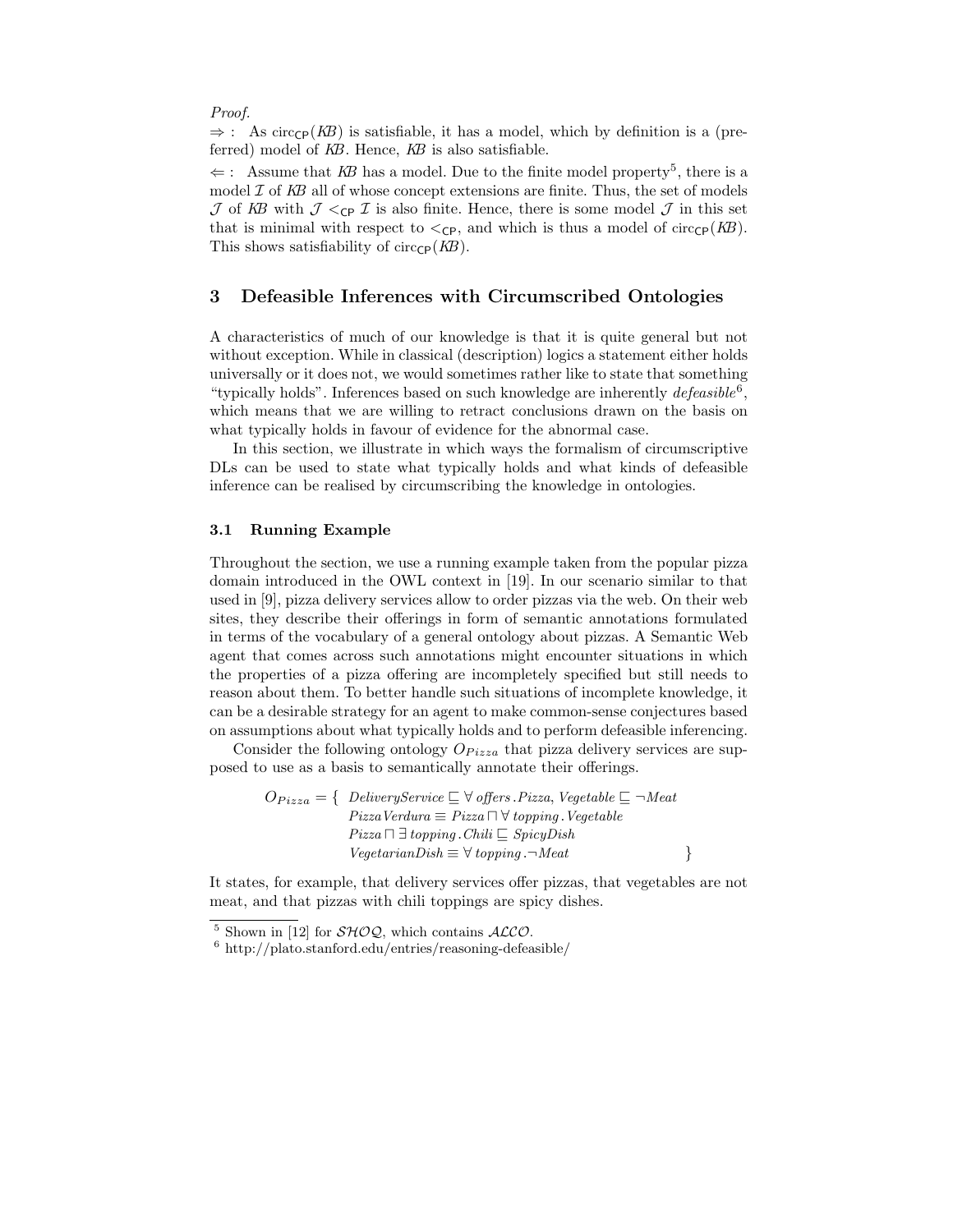Using the knowledge in  $O_{Pizza}$ , our agent shall reason about annotations under the assumptions that "pizzas are typically not spicy" and that "dishes are only vegetarian if they are said to be". This is achieved by including an additional axiom yielding the knowledge base

$$
KB := O_{Pizza} \cup \{ Pizza \sqsubseteq \neg SpicyDish \sqcup HotPizza \}
$$

and by using the circumscription pattern

 $CP = (M = {Hot Pizza, VegetarianDish},$  $V = \{DeliveruService, Vegetable, Meat, Pizza Verdura, SpicuDish, Chili\})$ 

for reasoning with the circumscribed knowledge base circ $_{\rm CP}(KB)$ . By minimisation of the concepts for hot pizzas and vegetarian dishes, the agent does not believe that there are such pizzas, unless it encounters direct evidence for it. The additional axiom in KB can then be read as the general rule of pizzas being non-spicy with the exceptional case of them being "hot", which typically does not occur.

In our example, the pizza delivery services of Giovanni, Emilio, Paolo, Alberto and Ernesto provide semantic annotations of their offerings as follows.

$$
O_{Giovanni} = \{ \text{Pizza Verdura} (Verdura), \\ \text{DeliveryService} (Giovanni's), offers (Giovanni's, Verdura) \}
$$
\n
$$
O_{Emilio} = \{ \text{Pizza } \cap \text{VegetarianDisk} \cap \text{SpicyDisk} (\text{Vesufo}), \\ \text{DeliveryService} (\text{Emilio's}), \text{offers} (\text{Emilio's}, \text{Vesufo}) \}
$$
\n
$$
O_{Paolo} = \{ \text{Pizza Verdura } \cap \exists \text{topping}. \text{Chili}(\text{Diabolo}), \\ \text{DeliveryService} (\text{Paolo's}), \text{offers} (\text{Paolo's}, \text{Diabolo}) \}
$$
\n
$$
O_{Alberto} = \{ \text{DeliveryService} \cap \forall \text{offers}. \text{VegetarianDisk} (\text{Alberto's}), \\ \exists \text{offers}. (\text{Pizza } \cap \text{SpicyDish}) (\text{Alberto's}) \}
$$
\n
$$
O_{Ernesto} = \{ \text{Pizza } \subseteq \text{SpicyDish}, \text{DeliveryService} (\text{Ernesto's}) \}
$$

We will look at how the agent reasons about these annotations in both the classical case using KB and in the circumscriptive case using  $circ_{\text{CP}}(KB)$ , considering the various standard reasoning tasks introduced in Section 2.

#### 3.2 Defeasible Retrieval

Retrieval asks for the known instances of a given concept and can be reduced to the reasoning task of instance checking. Our agent could want to query annotations for offerings of dishes that are not spicy by retrieving the instances of the concept  $\neg SpicyDish$ . However, not all delivery services have indicated whether the pizzas they offer are spicy or not. From Giovanni's annotation, for example, it does not classically follow that pizza Verdura is non-spicy.

$$
KB \cup O_{Giovanni} \not\models \neg SpicyDish(Verdura)
$$

"Switching on" the agent's common-sense assumption that "pizzas are typically not spicy if not said otherwise", however, we get a different result, and reasoning with the circumscribed knowledge yields that pizza Verdura is non-spicy.

$$
circ_{\text{CP}}(KB \cup O_{Giovanni}) \models \neg SpicyDish(Verdura)
$$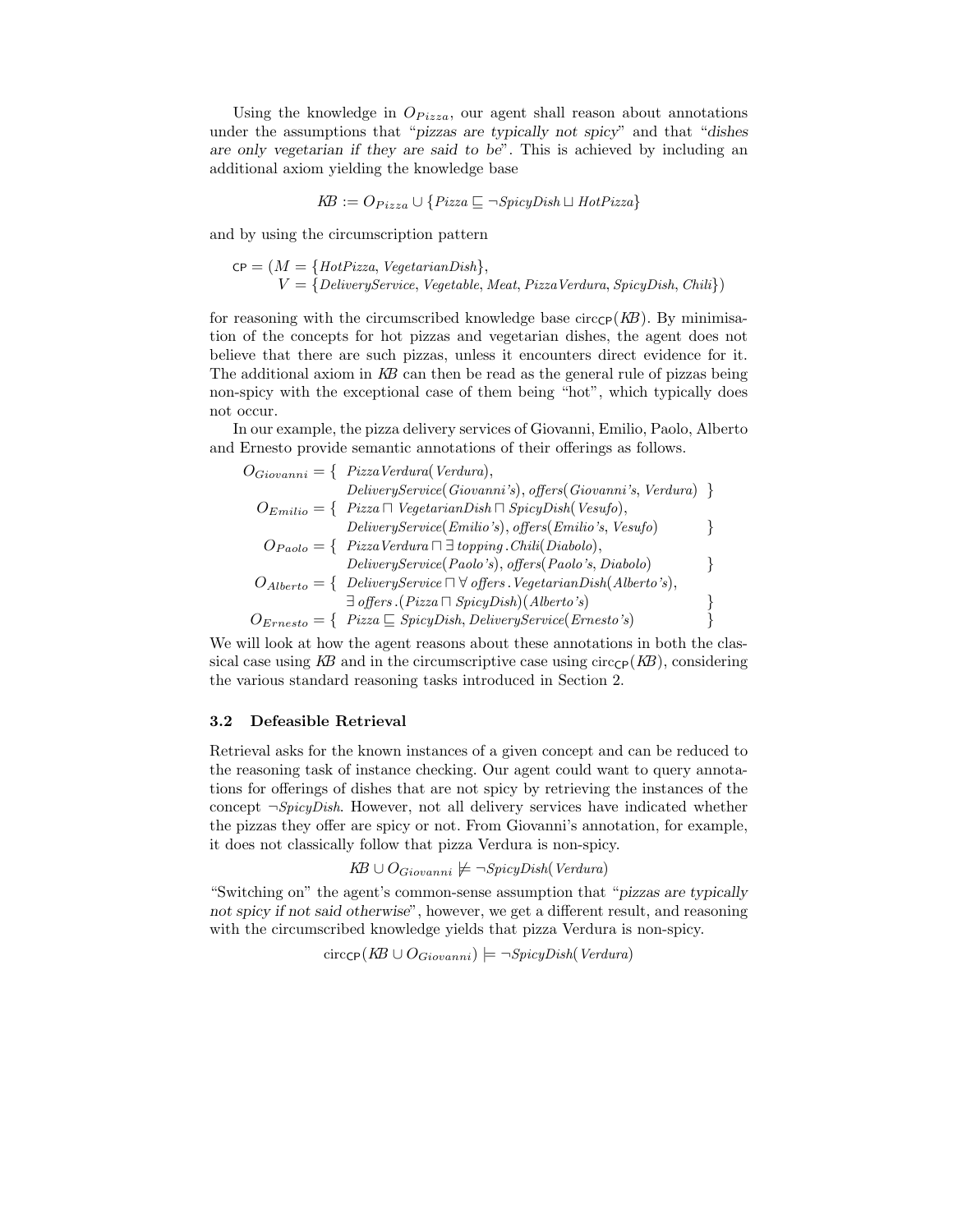As there is no evidence in  $KB \cup O_{Giovanni}$  for pizza Verdura being spicy, it is not in the extension of the minimised concept HotPizza and is thus concluded to be an instance of  $\neg SpicyDish$  due to the additional inclusion axiom in KB.

Conclusions derived on the basis of such assumptions can be defeated by adding assertions without causing a contradiction, whereas in a purely classical setting adding counter-evidence for a conclusion results in inconsistency.

One kind of defeat is to directly contradict the defeasible conclusion by asserting its contrary. From Emilio's annotation, for example, it cannot be derived that Vesufo is non-spicy although it is a pizza, too.

$$
circ_{\text{CP}}(KB \cup O_{Emilio}) \not\models \neg SpicyDish(Vesufo)
$$

As in  $O_{Emilio}$  Vesufo is directly asserted to be a spicy pizza, it must be in the extension of the concept HotPizza despite this concept being minimised.

Another kind of defeat is to indirectly contradict the defeasible conclusion by deriving counter-evidence from what has been stated. From Paolo's annotation, for example, pizza Diabolo cannot be derived to be non-spicy.

$$
circ_{\text{CP}}(KB \cup O_{Paolo}) \not\models \neg SpicyDish(Diabolo)
$$

Since in  $O_{Paolo}$  pizza Diabolo is stated to have a chili topping, it is inferred to be a spicy dish from the knowledge in  $O_{Pizza}$ .

#### 3.3 Defeasible Incoherency

An ontology is incoherent if it contains concepts that cannot have any instances, which is verified by the reasoning task of concept satisfiability. Our agent could want to check whether a dish can be spicy and vegetarian at the same time according to a particular annotation. With respect to Giovanni's annotation, the concept SpicyDish ⊓ VegetarianDish is classically satisfiable, however, it becomes unsatisfiable once we take the agent's assumptions about spicy pizzas and vegetarian dishes into account by reasoning with the circumscribed knowledge.

SpicyDish  $□$  VegetarianDish is unsatisfiable w.r.t circ<sub>CP</sub>(KB ∪  $O_{Giovanni}$ )

The only individual for which there is evidence to be a vegetarian dish is pizza Verdura, which can be concluded to be non-spicy, as we have seen before. Hence, within Giovanni's annotation no dish can be both spicy and vegetarian, although the two concepts SpicyDish and VegetarianDish remain satisfiable for themselves.

Again, such inference can be defeated in various ways. One way is to directly defeat the unsatisfiability of a concept by the explicit assertion of an individual. In Emilio's offers, pizza Vesufo is said to be both spicy and vegetarian, which makes the concept satisfiable with respect to Emilio's annotation.

*SpicyDish*  $\Box$  *VegetarianDish* is satisfiable w.r.t circ<sub>CP</sub>( $KB \cup O_{Emilio}$ )

The explicit assertion of the individual Vesufo to both the concepts SpicyDish and VegetarianDish clearly gives evidence for an overlap of the concepts' extensions.

A more indirect evidence for a dish that is spicy and also vegetarian is given by pizza Diabolo in Paolo's offering, making the concept satisfiable, too.

SpicyDish  $□$  VegetarianDish is satisfiable w.r.t circ<sub>CP</sub>(KB ∪ O<sub>Paolo</sub>)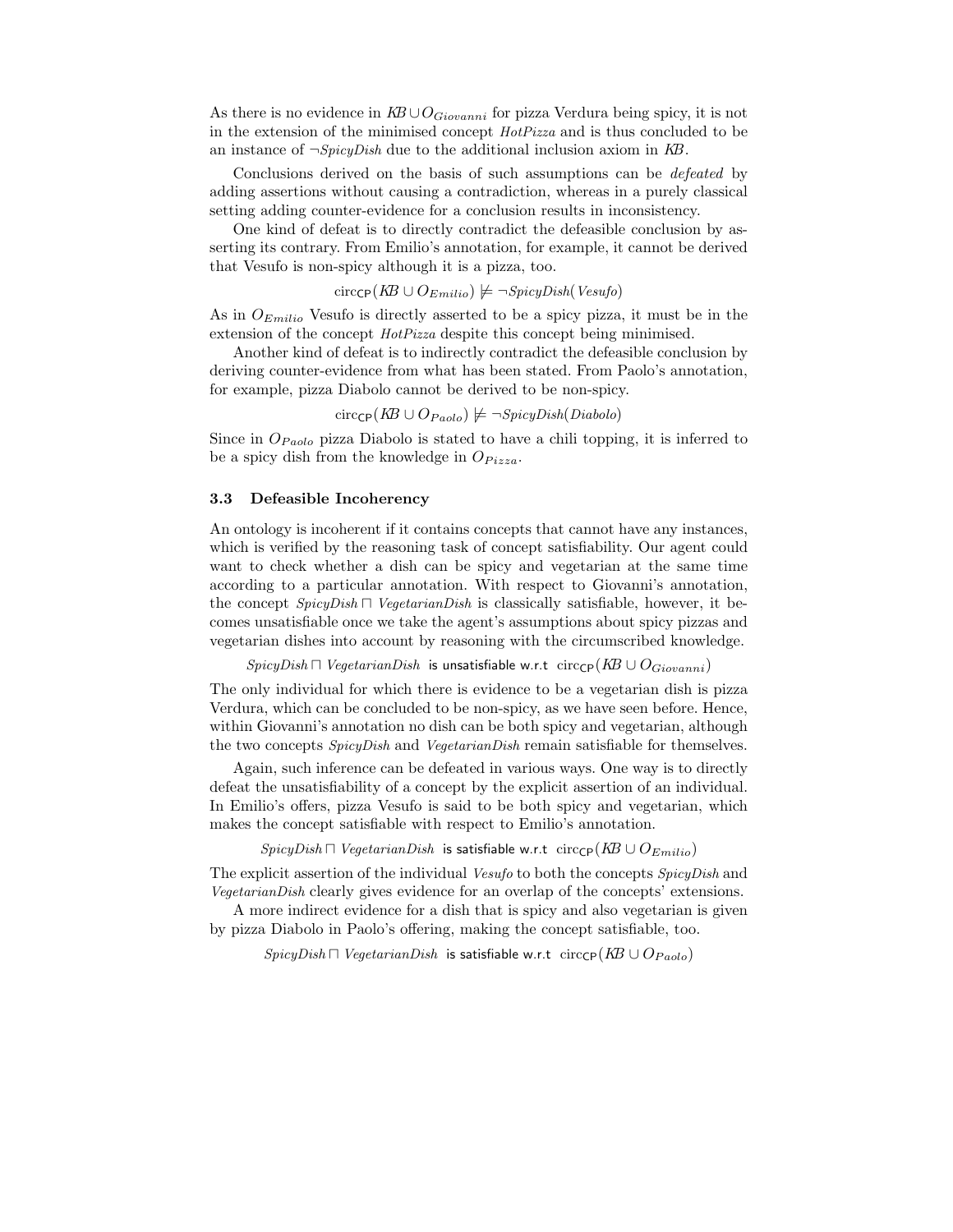Here, pizza Diabolo is concluded to be both vegetarian, as it is of type *PizzaVerdura* having only vegetable toppings, and spicy, as it has a chili topping.

Moreover, unsatisfiability of a concept can even be defeated by evidence for the existence of unknown individuals being instances of the concept. Alberto, for example, used the ontology  $O_{Pizza}$  in a different way by not modelling pizza offerings in form of explicit individuals. Instead, the knowledge in Alberto's annotation imposes the existence of some spicy vegetarian pizza offered by Alberto, which also makes the concept satisfiable.

SpicyDish  $\Box$  VegetarianDish is satisfiable w.r.t circ<sub>CP</sub>( $KB \cup O_{Alberto}$ )

As Alberto states to offer some spicy pizza, there is some individual in the extension of the concept SpicyDish in all models of  $KB \cup O_{Alberto}$ , although it is not named. Since all offerings of Alberto are also said to be vegetarian dishes, this unknown individual is always in the extension of the concept VegetarianDish, and hence the conjunction of the two concepts is satisfiable despite minimisation.

#### 3.4 Defeasible Inheritance

Automated classification of concepts in inheritance hierarchies is the most ubiquitous application of description logics and is realised by the reasoning task of concept subsumption. Our agent could want to classify concepts for dishes offered according to some particular annotation, to also report on inferred subsumptions at the level of intensional knowledge. For example, it could want to ask whether pizzas are classified under non-spicy dishes when a certain situation of offerings is considered. However, the derivation of inclusion axioms in a classical setting is not dependent on a particular situation of individuals and their concept membership, and from Giovanni's annotation it does not follow that pizzas are non-spicy in general by using conventional reasoning methods.

 $KB ∪ O_{Giovanni}$   $\nvdash$  Pizza  $\sqsubseteq \neg SpicyDish$ 

Nevertheless, in the particular situation of Giovanni's offers the exceptional hot pizza case does not occur, so that pizzas do become a subclass of non-spicy dishes when activating the agent's assumptions by reasoning with circumscription.

circ $C_P(KB \cup O_{Giovanni})$   $\models$  Pizza  $\sqsubseteq \neg SpicyDish$ 

The only pizza offered by Giovanni is Verdura, which cannot be concluded to be spicy. Hence, there is no counter-evidence to the assumption that pizzas are non-spicy and the general subsumption statement can thus be derived.

Also inheritance derived based on assumptions can be defeated in various ways, similar to incoherence. As subsumption states full containment of one concept's extension in another one's on a general level, it can be defeated by giving evidence for some individual being in the extension of the subconcept but not in that of the superconcept. One way to achieve this is, again, by explicit assertion of an individual to the subconcept and to the complement of the superconcept, which is the case in Emilio's annotation for pizza Vesufo.

$$
circ_{\text{CP}}(KB \cup O_{Emilio}) \not\models \text{Pizza} \sqsubseteq \neg \text{SpicyDish}
$$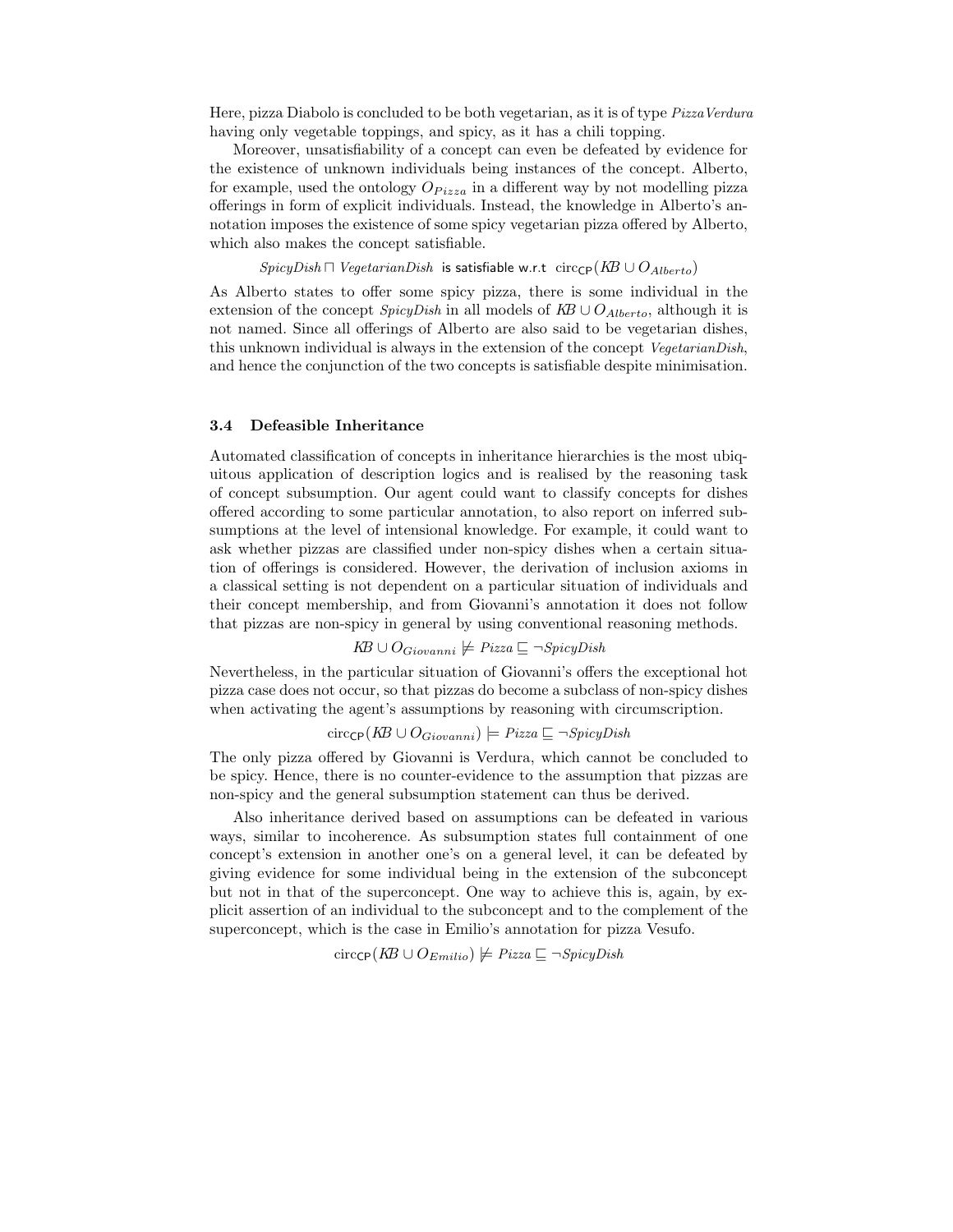Here, the presence of the spicy pizza Vesufo gives direct counter-evidence for the agent's assumption that pizzas are typically non-spicy in general.

As before, an indirect way of defeat is by deriving counter-evidence. From Paolo's annotation it can be concluded that pizza Diabolo is spicy as it has Chili on it, which also rules out the subsumption of pizzas being non-spicy in general.

$$
circ_{\mathsf{CP}}(K\!B \cup O_{Paolo}) \not\models \mathit{Pizza} \sqsubseteq \neg \mathit{SpicyDish}
$$

Furthermore, also inheritance can be defeated by anonymous individuals. As before, from Alberto's annotation the existence of some unknown individual can be derived that is a pizza and spicy at the same time, which gives sufficient counter-evidence to the general subsumption.

circ $c_P(KB \cup O_{Alberto}) \not\models \text{Pizza} \sqsubseteq \neg \text{SpicyDish}$ 

Observe that in different models of  $KB \cup O_{Alberto}$  the spicy pizza offered by Alberto does not necessarily need to be the same individual, but it still needs to exist such that there is no preferred model without any spicy pizza.

Finally, inheritance can also be defeated on the intensional level by the mere addition of an inclusion axiom, without introducing any individuals. Ernesto, for example, states, with respect to his offerings, that all pizzas are spicy dishes, which also defeats the general subsumption between pizzas and non-spicy dishes.

## circ $c_P(KB \cup O_{Ernesto}) \not\models Pizza ⊆ \neg SpicyDish$

In case of Ernesto's annotation, there are even no individuals involved at all in producing counter-evidence. Observe that if there were individuals involved then this kind of defeat would coincide with one of those mentioned earlier, using the inclusion axiom to just derive another concept membership.

#### 3.5 Relation to Other Nonmonotonic Extensions of DLs

In the literature on nonmonotonic extensions to DLs, two other approaches have been investigated. The formalism of autoepistemic DL [6, 5, 14] incorporates epistemic operators as an additional language construct to express what a knowledge base "knows" in an introspective way. An epistemic operator K refers to classes of things that are "known" to have certain properties, while another operator is related to negation-as-failure. As an alternative approach, terminological defaults [2] result from incorporating default rules, known from default logic, into the DL framework. Such defaults provide a form of concept inclusions that allow for exceptions, and research on them has recently been picked up again for implementation in the state-of-the-art DL reasoner Pellet in [20].

Both the autoepistemic and default extensions to DLs are restricted to reasoning with explicitly named individuals only, which makes them awkward for certain forms of defeasible inferencing presented here. Defeasible retrieval can in principle be realised with those approaches, as known individuals are particularly asked for. In a similar scenario defeasible retrieval based on epistemic operators has been demonstrated in [9]. Also defeasible incoherence can be realised at least with autoepistemic DLs, as demonstrated e.g. in [10] and [8]. However, this approach does not allow for any defeat that is based on the mere existence of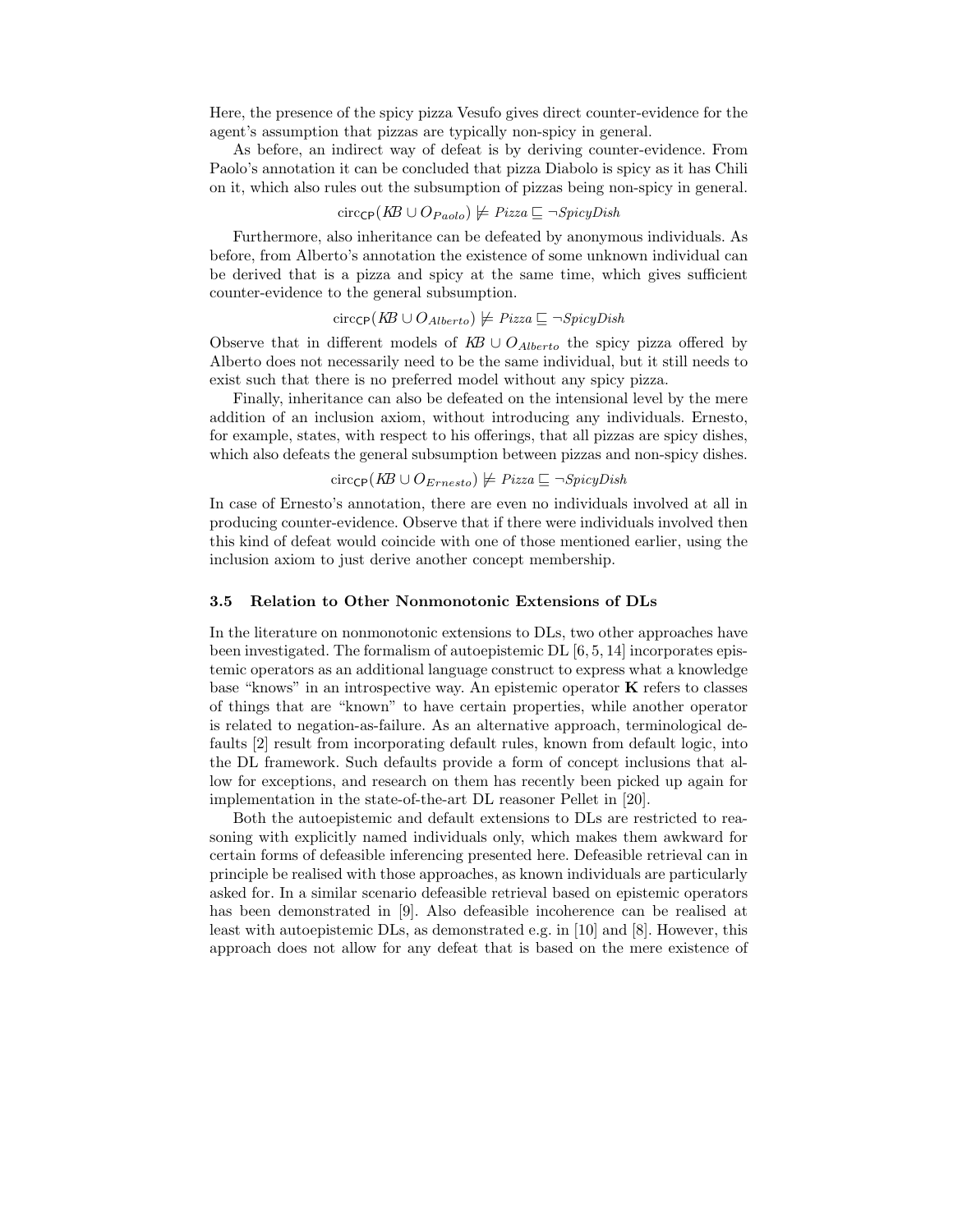unknown individuals. Analogously, none of the approaches restricted to reasoning with known individuals can be used to realise defeasible inheritance. The reason is that inclusion axioms cannot be derived on the basis of conclusions for known individuals only, simply because subsumption affects all individuals, also the unknown ones.

On the other hand, circumscriptive DLs can also principally not be used for some other forms of nonmonotonic reasoning that have been investigated in the context of alternative approaches. One feature that has been realised with epistemic operators are integrity constraints [6], which allow for the formulation of axioms as restrictions on known individuals, and whose violation leads to an unsatisfiable knowledge base. As a direct consequence of Proposition 1 from Section 2, constraint violation cannot be indicated by knowledge base unsatisfiability in circumscriptive DLs, since circumscription alone does not affect the satisfiability of a knowledge base.

Another feature that has been realised with epistemic operators are epistemic queries [5, 14], which are queries that contain epistemic operators posed to a conventional, non-epistemic knowledge base. While restricting expressiveness, this separation of queries from the knowledge base yields a gain in retrieval performance. In circumscriptive DLs, however, such a separation cannot be established, since the indication for minimisation of concepts in a circumscription pattern applies universally to any occurrence of the concept in both the query and the knowledge base.

## 4 DL Tableaux Extension for Circumscription

In this section, we sketch an extension of the DL tableaux calculus to handle the circumscriptive case. We sketch an algorithm for reasoning with circumscribed knowledge bases and describe a prototypical implementation, while details are given in the technical report [7].

#### Algorithmisation

Most state-of-the-art DL reasoners, such as  $Pell^7$ , Racer<sup>8</sup> or  $FacT^9$ , are based on tableaux procedures that try to build a model for a concept with respect to a knowledge base. Such algorithms decompose the complex constructs in the axioms into simpler ones to finally yield atomic assertions. For certain constructs, such as disjunctions, there are several ways of decomposition, and the algorithm branches into non-deterministic choices, constructing a tableaux tree. A fully decomposed branch in this tree represents a class of models that can be constructed from the atomic assertions in the branch, unless it contains a *clash*, which represents a direct contradiction. (For details on DL tableaux procedures see for example [3].)

<sup>7</sup> http://www.mindswap.org/2003/pellet/

<sup>8</sup> Meanwhile RacerPro – http://www.racer-systems.com/

<sup>&</sup>lt;sup>9</sup> Meanwhile FaCT++ – http://owl.man.ac.uk/factplusplus/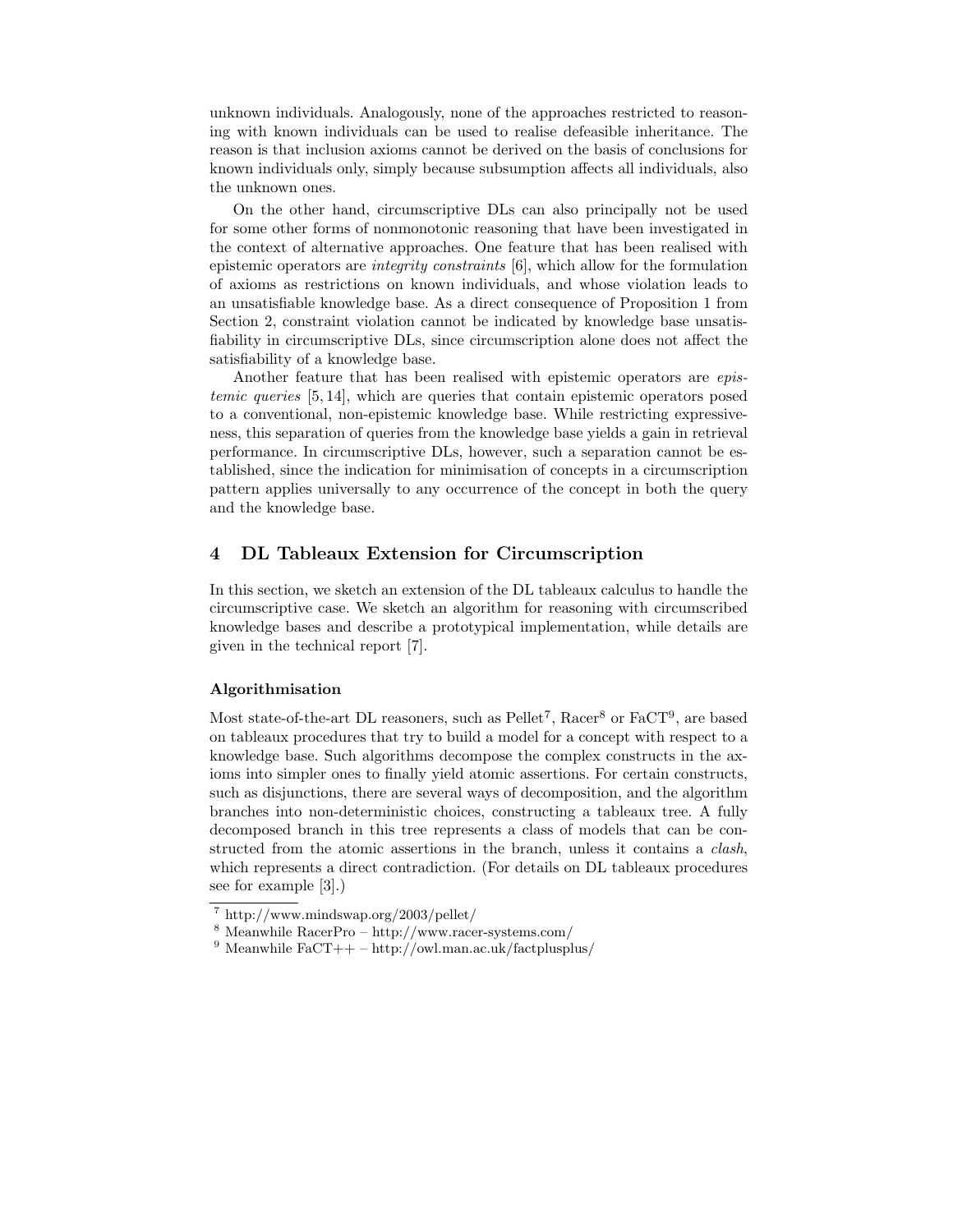Algorithm 1 Construct a knowledge base  $KB'$ 

**Require:** a tableaux branch  $\beta$  produced for an initial  $\mathcal{ALCO}$  knowledge base  $KB$ circumscribed with a circumscription pattern  $\mathsf{CP} = (M, V)$ 

.

1:  $D := {\perp}, KB' := KB$ 2: for all  $\tilde{A} \in M$  do 3: if there are assertions  $\tilde{A}(a_1), \ldots, \tilde{A}(a_n) \in \mathcal{B}$  then 4:  $KB' := KB' \cup \{\tilde{A} \sqsubseteq \{a_1, \ldots, a_n\}\}\$ 5:  $D := D \cup \{\{a_1, \ldots, a_n\} \sqcap \neg \tilde{A}\}\$ 6: else 7:  $\mathit{KB}' := \mathit{KB}' \cup \{\tilde{A} \sqsubseteq \bot\}$ 8: end if 9: end for 10:  $\mathit{RB}' := \mathit{KB}' \cup \{(\bigsqcup_{D_{\tilde{A}} \in D} D_{\tilde{A}})(\iota)\},\$  with  $\iota$  a new individual

In the circumscriptive case, detection of "normal" clashes is not sufficient to filter out invalid branches, since it might be the case that none of the models represented by a clash-free branch is actually a preferred one. To this end, we introduce the notion of a preference clash to additionally test whether a branch represents non-preferred models only.

**Definition 1** (preference clash). Let  $\beta$  be a tableaux branch constructed with respect to a circumscribed  $ALCO$  knowledge base circ $\mathcal{C}_P(KB)$ . B contains a preference clash if the ALCO knowledge base KB', constructed according to Algorithm 1, is satisfiable.

A preference clash in a tableaux branch indicates that the construction of this branch has not led to finding a model for the case of a circumscribed knowledge base, as none of the models represented by the branch is preferred – the respective tableaux procedure needs to further expand the tableaux tree at other places, if there are any left. Detection of a preference clash is reduced to a classical satisfiability test for a knowledge base  $KB'$ , according to Definition 1.

The knowledge base  $KB'$ , constructed from the original circumscribed knowledge base circ $\epsilon_P(KB)$  and the tableaux branch B according to Algorithm 1, is initialised with the axioms in  $KB$  in line 2, to ensure that models of  $KB'$  are also models of  $KB$ . Then, the extensions of all minimised concepts  $A$ , determined by positive assertions  $\tilde{A}(a_i)$  of individuals  $a_i$  in  $\mathcal{B}$ , are used as an upper bound for the models of  $KB'$ , by adding appropriate inclusion axioms in line 5. Any such inclusion axiom ensures the extension of a minimised concept to contain at most the individuals asserted in  $\beta$ , reflecting condition (iii) defined for the relation  $\langle$ <sub>CP</sub>. If there are no positive assertions then the respective minimised concept is restricted to be empty in line 8. Finally, also condition (ii) is encoded into the axioms of  $KB'$  by including the disjunctive concept assertion in line 11, which introduces a new individual  $\iota$  that does not occur in KB. For at least one of the disjuncts,  $\iota$  is unified with some individual  $a_i$  in the nominal constructs collected in line 6, ensuring that for some minimised concept at least one individual of those asserted in  $\beta$  is actually not in the extension.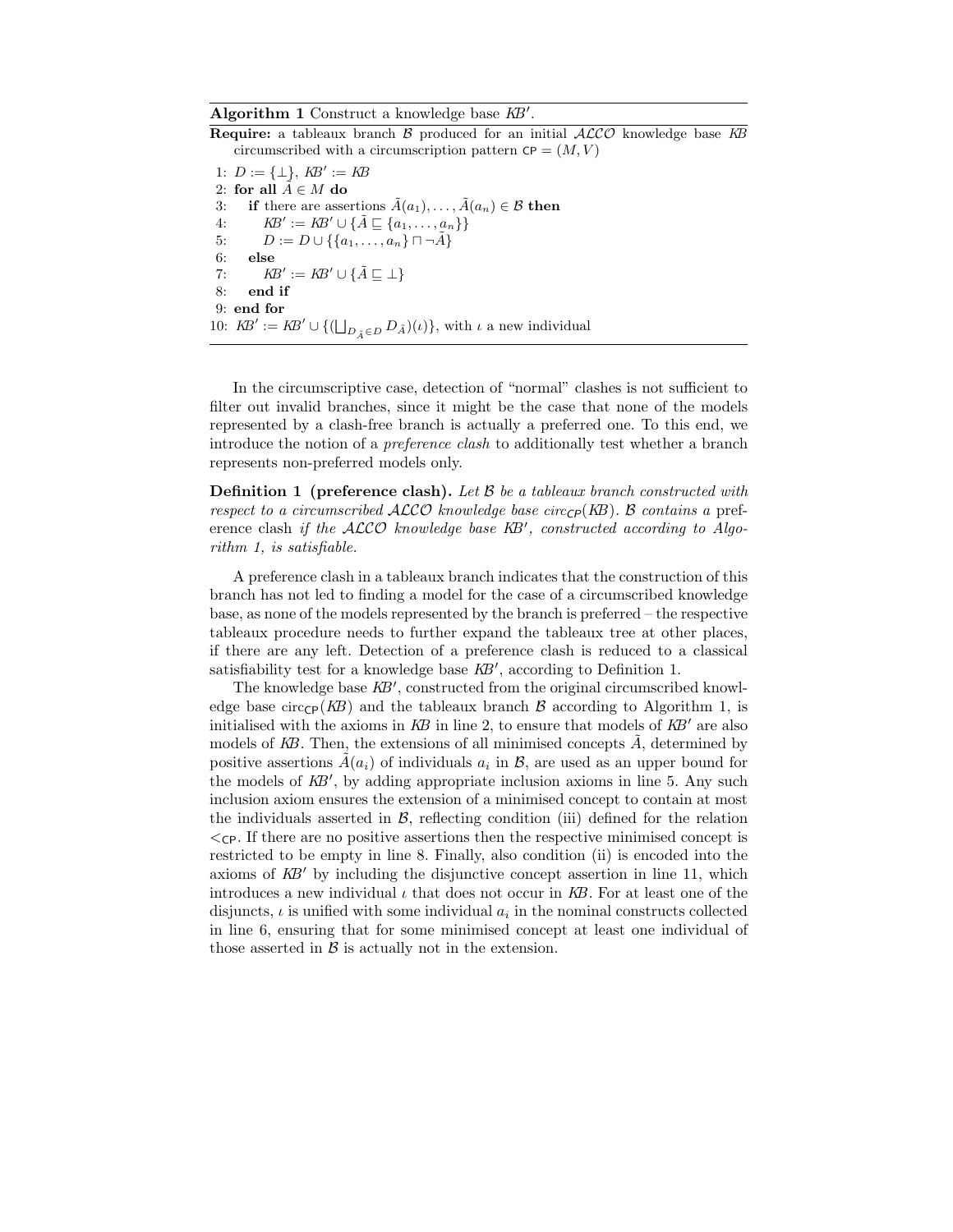By this, the models of  $KB'$  are preferred over all models represented by  $\beta$ with respect to  $\lt_{\text{CP}}$ . Hence, the existence of a model for  $KB'$  falsifies any model represented by  $\beta$  to be preferred, and thus indicates a preference clash in  $\beta$ .

However, to ensure completeness of the extended tableaux procedure, possible equality of newly introduced individuals (e.g. by existential quantifiers) with individuals already known needs to be taken into account. For example, if a new individual  $x$  is introduced in a branch due to existential quantification, the least model with respect to  $\lt_{\text{CP}}$  might be one in which x is unified with some individual  $a_i$  that occurs in the nominal constructs used in the lines 5 and 6. To handle this case, we introduce an additional expansion rule to the underlying standard tableaux procedure, which creates a new branch for any unification of a new individual with an already existing one. The details of the full tableaux procedure can be found in the technical report [7].

A similar idea has been applied in [15] for circumscriptive reasoning in firstorder logic, where a tableaux for first-order formulas in clausal form was presented. However, this calculus does not directly yield a decision procedure for reasoning with DLs as it is only decidable if function symbols are disallowed, which correspond to existential restrictions in DLs. Unlike earlier approaches such as [16], the work in [15] and ours have in common that only a single tableaux branch needs to be kept in memory at a time during computation.

#### Implementation and Ideas for Optimisation

We have prototypically implemented the aforementioned tableaux procedure for reasoning in circumscriptive  $ALCO$ , to test our examples from Section 3. The prototype is implemented in Java and runs as a server application supporting the  $\text{DIC}^{10}$  interface for DL reasoning tasks. In this way, it can e.g. communicate with the Protégé<sup>11</sup> ontology editor and provides reasoning services with (restricted) circumscribed OWL-DL ontologies. As OWL has no means to express circumscription patterns, however, minimised concepts are determined by their name: any concept whose name starts with the string " $Ab$ " is being minimised.<sup>12</sup>

The prototype, available for download<sup>13</sup>, is a first direct implementation of the preferential tableaux procedure without any optimisations and can be used for testing small examples only. The worst-case complexity of reasoning with circumscriptive DLs has been shown to be  $NExp^{NP}$  in [4], and experiences with our prototype confirm that a straightforward implementation does not yield a practically feasible performance. Instead, optimisation techniques are required, and it remains to be investigated whether known DL tableaux optimisations (see e.g. [1, Chapter 9]) apply in the same way in the circumscriptive case to cope with the high complexity of reasoning with this formalism in practice. Moreover, there

<sup>10</sup> http://dl.kr.org/dig/interface.html

 $^{11}$ http://protege.stanford.edu/

<sup>&</sup>lt;sup>12</sup> In the circumscription literature, minimised predicates are often called "abnormal" as part of circumscriptive abnormality theories – hence the abbreviation "Ab ".

<sup>13</sup> http://www.fzi.de/downloads/wim/sgr/CircDL.zip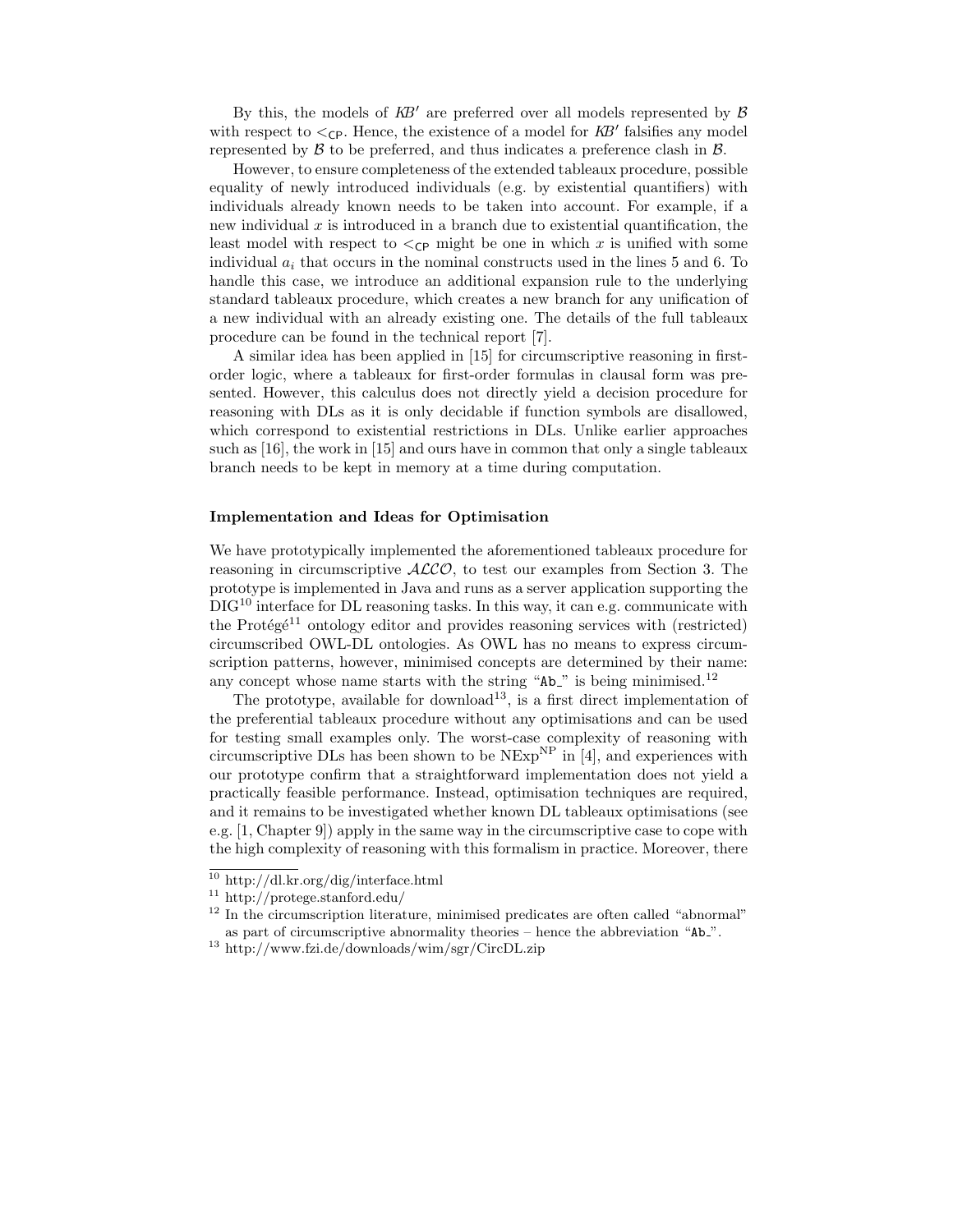can be optimisations that are specific to preferential tableaux and minimisation. First ideas of such specific optimisations comprise the following:

- model caching for  $KB'$  An observation from our experiments is that the content of  $KB'$  is identical over many cases of preference clash checks. Hence, techniques of model caching can be employed to avoid repeated model construction for identical versions of  $KB'$ .
- $-$  postponing non-minimal assertions  $-$  Another idea is to avoid the construction of non-minimal models affecting the order in which tableaux expansion rules are applied. The assertion of individuals to minimised concepts could be postponed, such that branches with the least extensions of minimised predicates are completed first.
- early closing of non-preferred branches Preference clash checks can either be performed after completion of a branch or any time a branch is modified. The latter case allows for additional optimisations by closing a branch early due to non-minimality, even if in classical tableaux it would be further expanded, which was already pointed out in [15]. In our first experiments, for either strategy of detecting preference clashes examples could be found in which the alternative strategy was outperformed. Hence, also the scheduling of preference clash checks provides room for optimisation.

## 5 Summary and Outlook

In this paper, we have investigated the use of circumscriptive DLs for the realisation of defeasible inference with OWL ontologies, restricted to the logic ALCO. By means of examples, we have demonstrated how reasoning with circumscribed knowledge bases results in various forms of defeasible inference that are useful in a Semantic Web context. We have also pointed out the primary difference of such inferencing to alternative approaches as their restriction to reasoning with known individuals only, which disallows certain kinds of defeat as well as defeasible inheritance. Furthermore, we have sketched an extension to DL tableaux algorithms that includes detection of preference clashes to find preferred models of a circumscribed knowledge base, and we have reported on a preliminary implementation and first ideas for performance optimisation.

As future work, it remains to extend our algorithm to also cover other language constructs of OWL, such as number restrictions, and also more complex features of circumscription, such as prioritisation among minimised concepts. As detection of preference clashes constitutes only a slight modification of conventional tableaux algorithms, it should easily integrate with current optimised state-of-the-art DL reasoners, and it would be interesting to see how well their built-in optimisations apply to the circumscriptive case in terms of performance. Moreover, optimisations specific to minimisation need to be devised on top of these. Furthermore, a methodology remains to be developed for the formulation of appropriate circumscription patterns in various cases of defeasible inferencing, in particular for the more complicated notions of prioritisation and fixation not addressed in this paper.